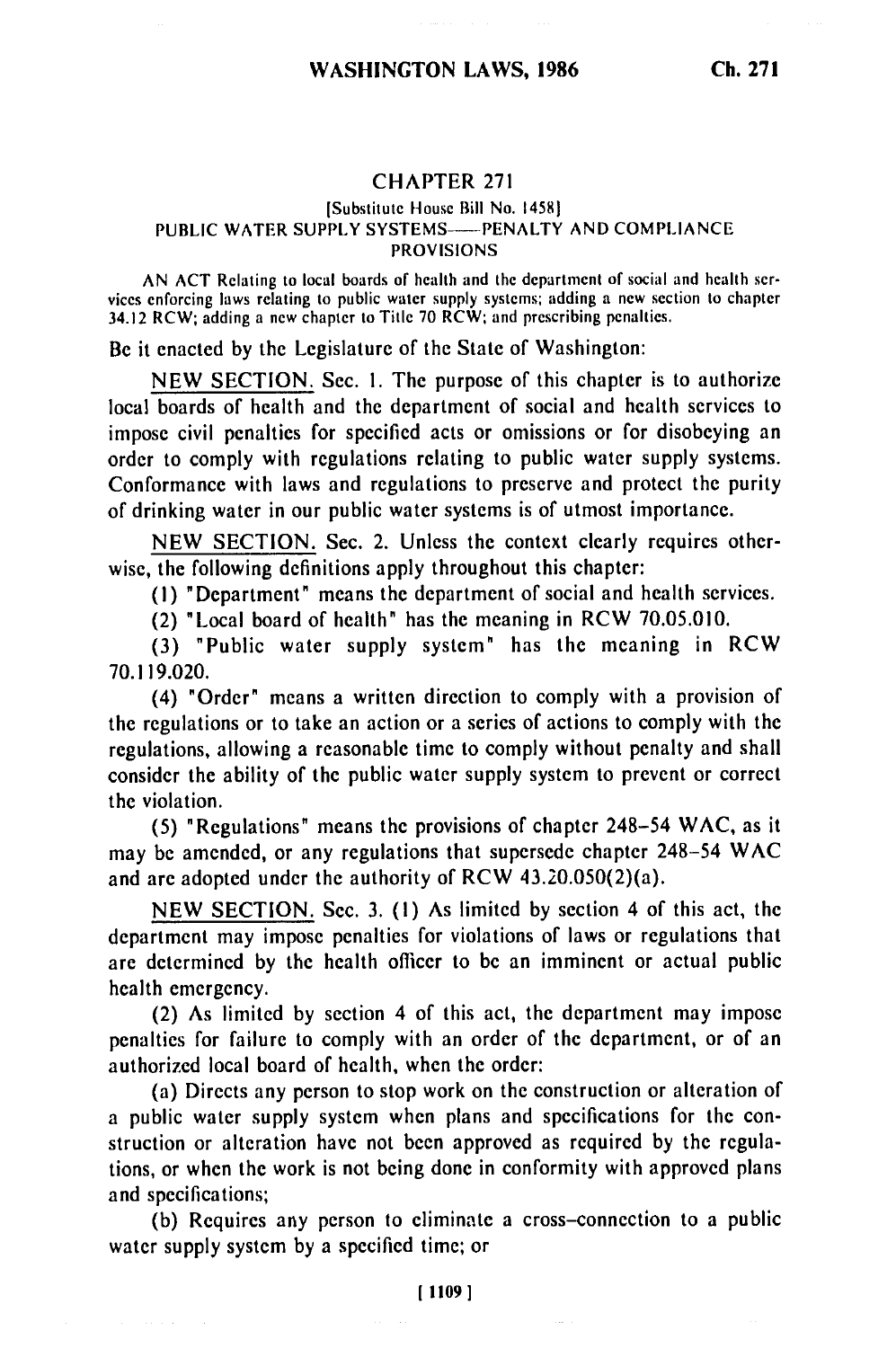## **WASHINGTON LAWS, 1986**

or to take specific actions within a specified time to place a public water

(c) Directs the owner or operator of a public water supply system to cease violating any other regulation relating to public water supply systems,

supply system in compliance with any other regulations.

NEW SECTION. Sec. 4. (1) In addition to or as an alternative to any other penalty provided by law, every person who commits any of the acts or omissions in section 3 of this act shall be subjected to a penalty in an amount of not more than five thousand dollars per day for every such violation. Every such violation shall be a separate and distinct offense. The amount of fine shall reflect the health significance of the violation and the previous record of compliance on the part of the public water supplier. In case of continuing violation, every day's continuance shall be a separate and distinct violation. Every person who, through an act of commission or omission, procures, aids, or abets in the violation shall be considered to have violated the provisions of this section and shall be subject to the penalty provided in this section.

(2) The penalty provided for in this section shall be imposed by a notice in writing, either by certified mail with return receipt requested or by personal service, to the person incurring the same from the department, describing the violation with reasonable particularity. Within fifteen days after the notice is received, the person incurring the penalty may apply in writing to the department for the remission or mitigation of such penalty. Upon receipt of the application, the department may remit or mitigate the penalty upon whatever terms the department in its discretion deems proper, giving consideration to the degree of hazard associated with the violation, provided the department deems such remission or mitigation to be in the best interests of carrying out the purposes of this chapter. The department shall have authority to ascertain the facts regarding all such applications in such reasonable manner and under such rules as it may deem proper. Any penalty imposed by this section shall be subject to review by the office of administrative hearings in accordance with chapter 34.12 RCW.

(3) Any penalty imposed by this section shall become due and payable thirty days after receipt of a notice imposing the same unless application for remission or mitigation is made or petition for review is filed directly to the office of administrative hearings within thirty days of the imposition of the penalty. When such an application for remission or mitigation is made, any penalty incurred pursuant to this section shall become due and payable thirty days after receipt of notice setting forth the disposition of such application. Any penalty resulting from a decision of the office of administrative hearings shall become due and payable thirty days after receipt of the notice setting forth the decision.

(4) If the amount of any penalty is not paid within thirty days after it becomes due and payable, the attorney general, upon the request of the secretary of the department, shall bring an action in the name of the state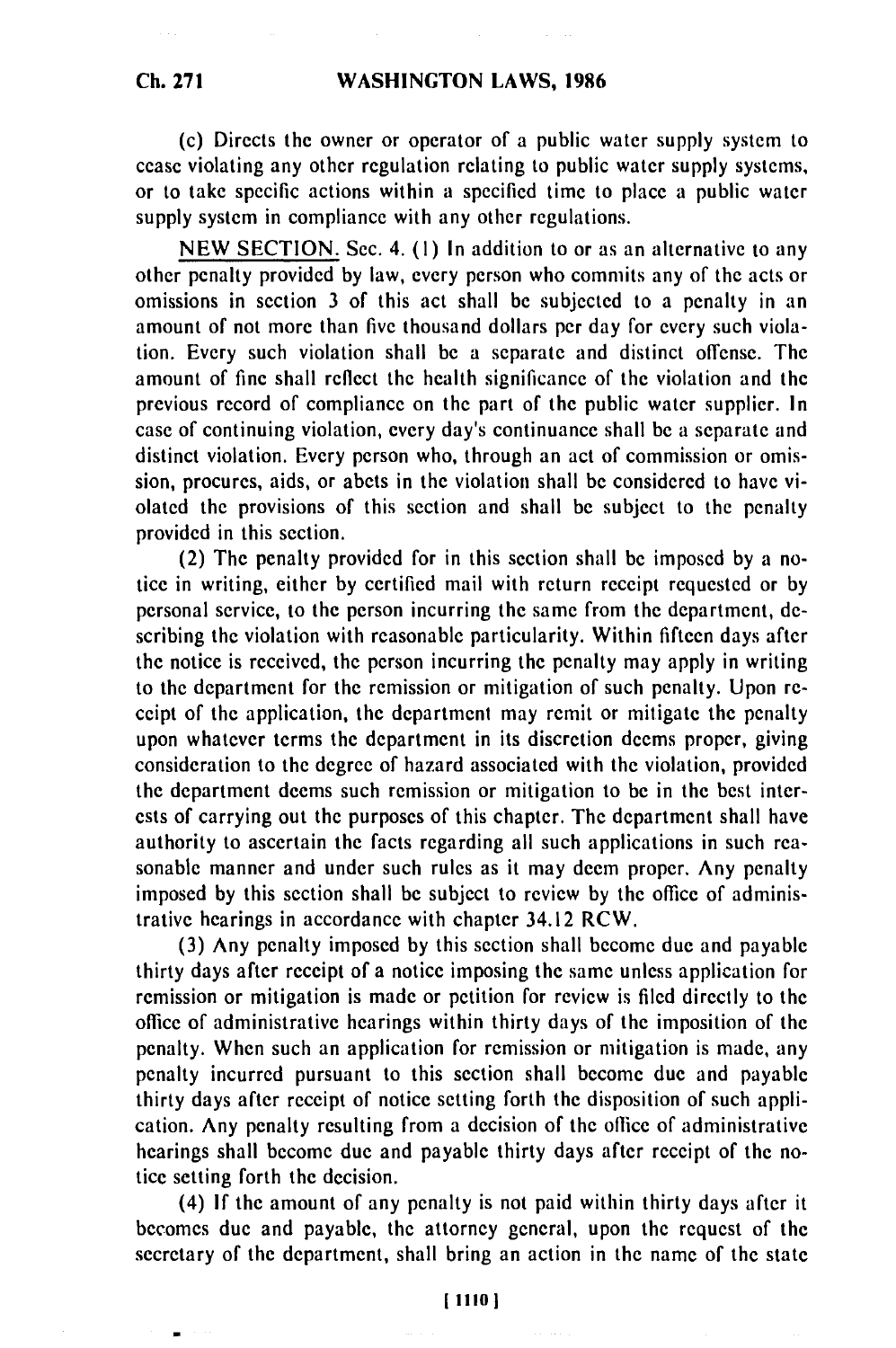of Washington in the superior court of Thurston county, or of any county in which such violator may do business, to recover such penalty. In all such actions, the procedure and rules of evidence shall be the same as an ordinary civil action except as otherwise in this chapter provided.

**(5) All** penalties imposed under this section shall **be** payable to the state treasury and credited to the general fund.

**NEW SECTION.** Sec. 5. Each local board of health that is enforcing the regulations under an agreement with the department allocating state and local responsibility is authorized to impose civil penalties for violations within the area of its responsibility under the same limitations and requirements as imposed upon the department in sections **3** and 4 of this act, **ex**cept that the penalties shall **be** placed into the general fund of the county, city, or town operating the local board of health, and the prosecuting attorney, or city, or town attorney shall bring the actions to collect the unpaid penalties.

**\*NEW SECTION. Sec. 6. A** *new section is added to chapter 34.12* **RCW to read as follows:**

*Appeals from penalties imposed by the* **department** *of social and health services or a local board of health under chapter 70.-- RCW (sections I through 5 of this act) shall be made directly to the office of administrative appeals within thirty days of the imposition of the penalty. Decisions by an administrative law judge shall be directly appealable to the Thurston county superior court or the superior court of the county in which the public water supply system is located. Such appeals must be filed within thirty days of the decision by the administrative law judge.*

*The costs incurred by the office of administrative hearings in hearing such appeals and rendering such opinions shall be paid by the department of social and health services for appeals from penalties imposed by the department, and by the local board of health for appeals from penalties imposed by the local board of health.*

**\*Sec. 6 was vetoed, see message at end of chapter.**

NEW SECTION. Sec. 7. Sections **I** through 5 of this act shall constitute a new chapter in Title 70 RCW.

Passed the House January **28,** 1986.

Passed the Senate March 6, 1986.

Approved by the Governor April 3, 1986, with the exception of certain items which are vetoed.

Filed in Oflice of Secretary of State April 3, 1986.

Note: Governor's explanation of partial veto is as follows:

**"I** am returning herewith, without **my** approval as to section **6,** Substitute House Bill No. 1458, entitled:

**'AN** ACT Relating to local boards of health and the department of social and health services enforcing laws relating to public water supply systems.\*